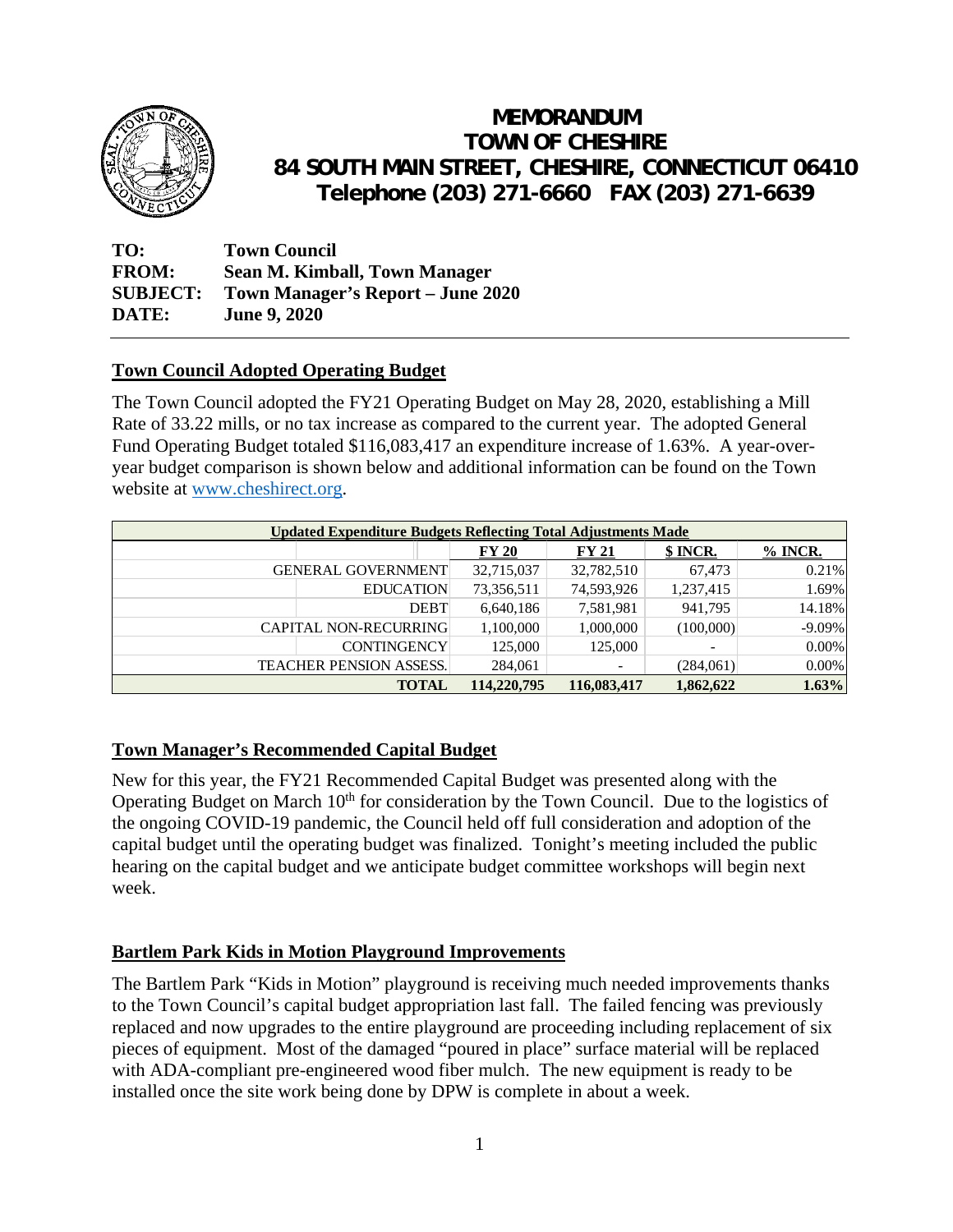#### **Tennis and Basketball Court Upgrades**

The Cheshire Park Tennis/Pickleball Court upgrades have been progressing well and should be completed by this weekend. The three basketball court upgrades are complete and will be opened pending the Governor's Sector 2 reopening guidance on outdoor recreation, currently anticipated to be June  $17<sup>th</sup>$ .



#### **Highlights of Cheshire's Expansion of Services Plan**

The Town of Cheshire is committed to ensuring as safe an environment as possible for residents and employees as we provide essential services to the public during the ongoing pandemic.

- Employees in most Town facilities who were working remotely or who took leave were directed to return to work on site (with accommodations made for employees in high risk groups and over the age of 65 on a case-by-case basis) with the current exception of the Library, the Community Pool, and The Yellow House.
- Face coverings, gloves, hand sanitizer, disinfectant wipes, and thermometers are being provided to employees, social distancing and other accommodations per official guidelines have been made. Visitors to facilities are required to wear face coverings for the safety of employees and other visitors unless doing so would be contrary to the visitor's health or safety due to a medical condition, and must adhere to social distancing requirements.
- Town Hall, Fire Department, the Recreation Department are open for services, although doors remain locked to monitor entry. Visitors must call from the door area to be let into the building by a staff member, and there is a limited number of visitors per office and facility allowed. Residents and businesses are strongly encouraged to continue to utilize electronic means to conduct transactions with the Town.
- The Police Department lobby doors are unlocked during business hours, and the Records Division is open to the public. Fingerprinting services are available for pistol permits by appointment only. Additional fingerprinting services are not currently available pending additional state guidance.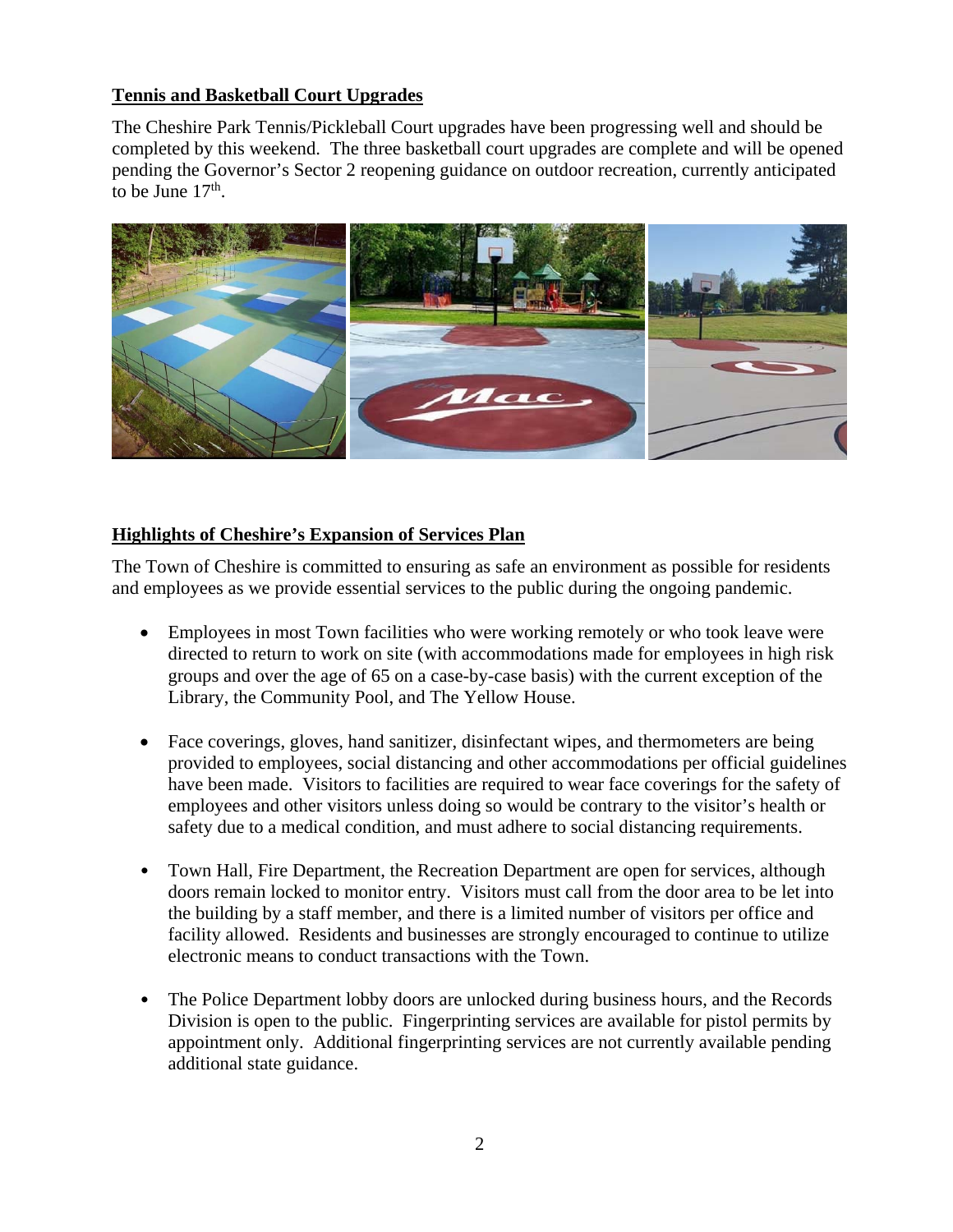- The Senior Center is available for necessary services on a limited basis by appointment only. Home visits are suspended until further notice. Transportation is available for intown required medical appointments.
- The Library, the Pool, Artsplace, and The Yellow House remain closed to the public until further notice. Library services, Artsplace and youth programming continues to provide online offerings. The Governor's Sector 2 Reopening guidance allows libraries to reopen after June 17<sup>th</sup> provided they have adequate safety protocols in place and physical modifications have been made. The guidance also recommends that those over 65 should not visit libraries until further notice. The library roof and HVAC project that proceeded during the closure should be completed within the week, which will allow staff back into the building to continue interior preparations. The Library is targeting curbside book pick up to begin by the end of the month. Chesprocott visited the library last week to provide additional guidance and recommendations before opening.
- The Community Pool will reopen once all required procedures and installations are finalized with the assistance of Chesprocott, who met to review the pool plans last week. The liner project is close to complete and the pool will begin to be filled tomorrow. Similar to the library, the Sector 2 guidance allows municipal pools to reopen June  $17<sup>th</sup>$ once all requirements are satisfied. We are beginning to bring back staff and lifeguards for additional training and developing required pathways and markers as well as sanitizing schedules, protocols and capacity allowances. If all goes to plan we hope to have the pool open before the end of the month.
- Restrooms in all facilities and outdoor areas are currently closed to the public.
- Daily cleaning and disinfecting and weekly deep cleaning are being conducted.
- Social and other gatherings are restricted to the current limit allowed by the most recent Governor's Executive Order (see https://portal.ct.gov/Coronavirus/Covid-19-Knowledge-Base/Latest-Guidance).
- Town Parks are open with some restrictions, with the exception of playgrounds and basketball courts which will remain closed until guidance changes. Mixville Park is open with 50% parking capacity, however the beach/water areas, pavilion, basketball court, volleyball sand pit and playground remain closed at this time.
- There will be no facility rentals until June 30, 2020; this date could be extended.
- The Recreation Department will not be offering summer camps this summer due primarily to the lack of available and adequate indoor space, areas of refuge for outdoor camps, the risk and logistics of maintaining social distancing and PPE, and the significant costs to provide required staffing ratios versus the limited revenue from limited allowable enrollment.
- Town Council, board, commission, and committee meetings will be held virtually until at least June 30, 2020, pursuant to the most current Governor's Executive Order. Council Chambers will be set up for social distancing when the gathering maximum ordered by the